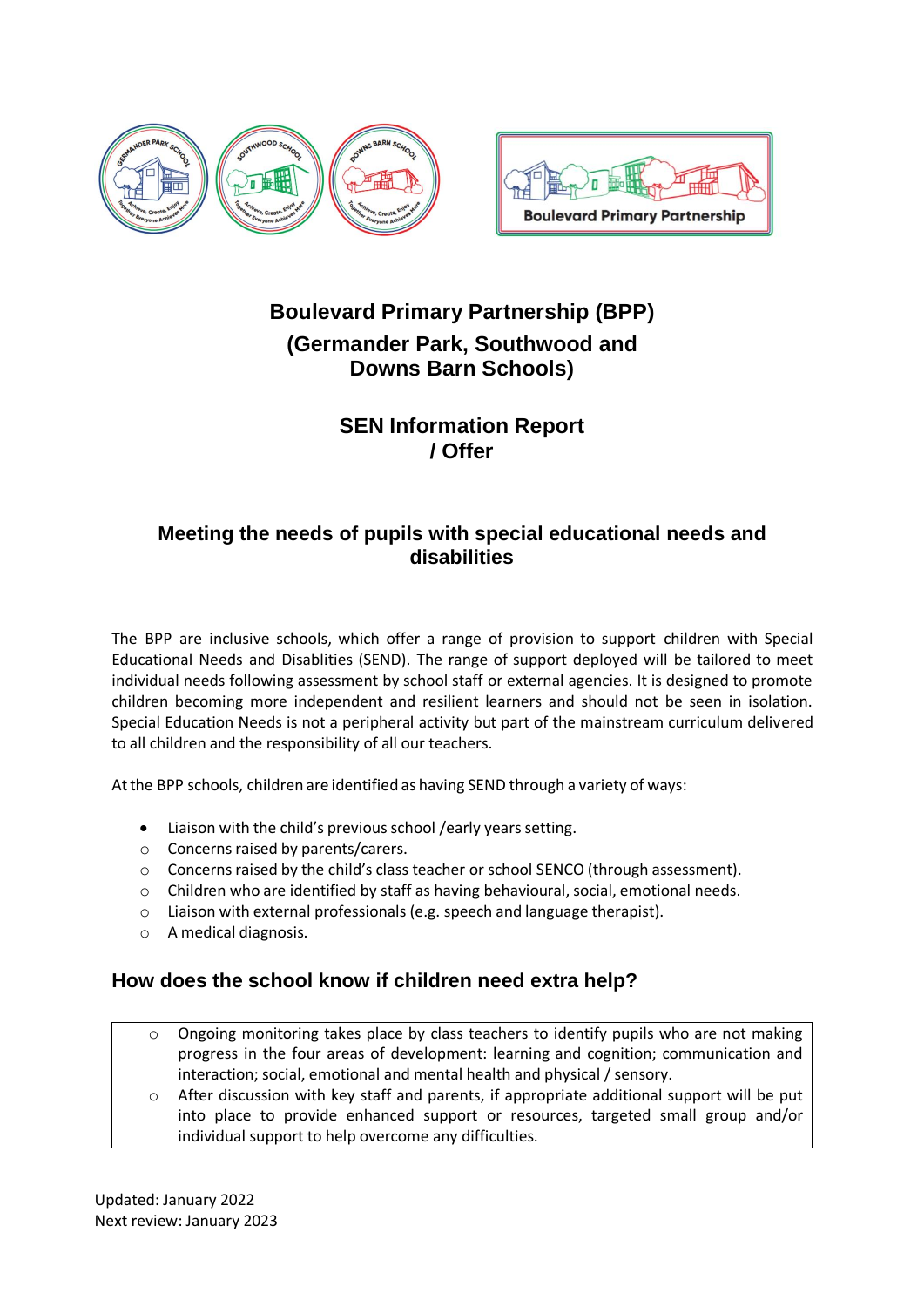# **What should a parent/carer do if they think their child may have special educational needs or a disability (SEND)?**

# **Please initially contact the class teacher.**

| <b>Class teacher</b>              | He / she is responsible for:                                                                                                             |
|-----------------------------------|------------------------------------------------------------------------------------------------------------------------------------------|
|                                   | Adapting and refining the curriculum to respond to strengths and<br>$\circ$                                                              |
|                                   | needs of all pupils. Checking on the progress of all children and<br>identifying and planning the delivery of any additional support (it |
|                                   | may not be in class teacher delivering this support but he/she will                                                                      |
|                                   | oversee the work).                                                                                                                       |
|                                   | Contributing to devising personalised learning plans to prioritise<br>$\circ$                                                            |
|                                   | and focus on the next steps required for children to improve their<br>learning.                                                          |
|                                   | Applying the school's SEND policy.<br>$\circ$                                                                                            |
|                                   | If Parent/Carer's have concerns or are worried about their child/ren you                                                                 |
|                                   | should speak to the child's class teacher first. They may then be directed                                                               |
|                                   | to the SENCO.                                                                                                                            |
| <b>Special</b>                    | He / she is responsible for<br>$\circ$                                                                                                   |
| <b>Educational</b>                |                                                                                                                                          |
| <b>Needs Coordinator</b>          | Coordinating provision for children with SEND and developing the<br>$\circ$<br>school's SEND policy                                      |
| Miss Nicky Lake                   | Ensuring that parents are:<br>$\circ$                                                                                                    |
| (Germander Park)                  | Involved in supporting their child's learning and access to<br>the curriculum                                                            |
| Mrs Elizabeth Randall             | Kept informed about the range and level of support<br>٠                                                                                  |
| (Downs Barn)                      | offered to their child                                                                                                                   |
|                                   | Included in reviewing how their child is doing<br>٠                                                                                      |
| Mr Iain Farrington<br>(Southwood) | Consulted about planning successful movementtransition<br>٠<br>to a new class or school                                                  |
|                                   | Liaising with a range of agencies who can offer advice and<br>٠                                                                          |
|                                   | support to help pupils overcome any difficulties                                                                                         |
|                                   | Providing specialist advice and facilitating training to<br>٠                                                                            |
|                                   | ensure that all staff are skilled in and confident about                                                                                 |
|                                   | meeting a range of needs.                                                                                                                |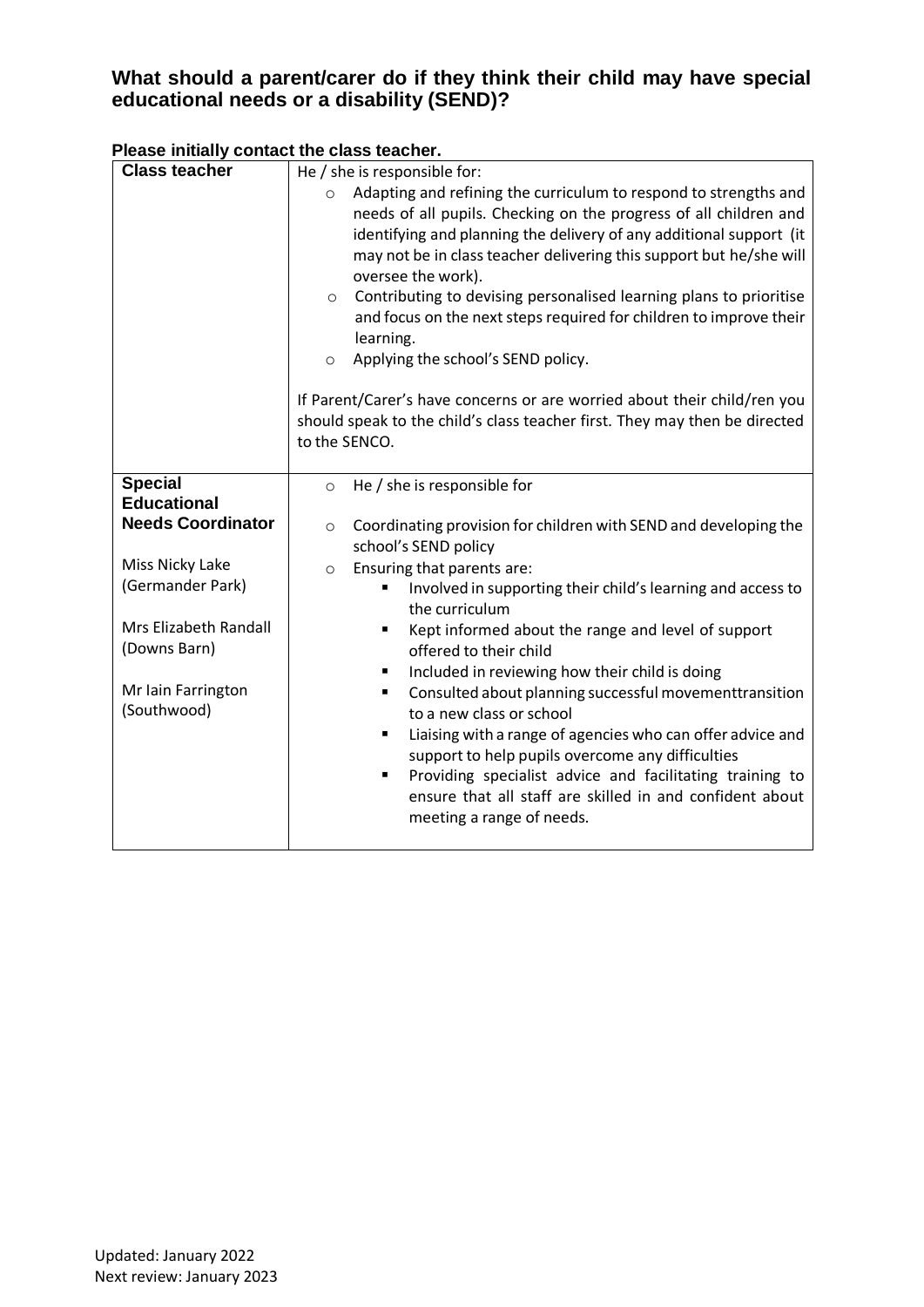# **How will school support a child who has been identified as having special educational needs or a disability?**

- o In all year groups, children will have access to the curriculum through differentiated learning, tailored to the child's need or through access to learning support staff.
- $\circ$  Regular intervention programmes are available in all classes to support children to make progress with their learning.
- $\circ$  Class teachers organise and plan for intervention with support from the SENCo or outside agencies as required.
- o In some circumstances, the sue of our High Needs Provision Unit on site will best suit the child's individual needs.

## **Strategies and programmes to support Speech and Language**

- o Speech and Language Therapist advice is implemented by teaching staff.
- o Speech therapy individual or group work can be delivered by support staff following speech therapist advice.
- o Lanyards with visuals worn by all staff for communication.

### **Strategies to support and develop English**

- o Small group intervention programmes to support reading and writing.
- o Little Wandle Letters and Sounds Revised scheme.
- o Smaller groups or additional adult support, to aid QFT.

### **Strategies to support and develop Maths**

- o Small group intervention programme to fill gaps and consolidate learning.
- o Opportunities for over learning.
- o Smaller groups or additional adult support, to aid QFT.

## **Strategies to support and develop independent learning**

- o Now and Next Boards.
- o Visual timetables for class & individuals.
- o Job lists and individually designed checklists.

## **Strategies to support and modify behaviour**

- o School sanctions and reward systems as set out in the School Behaviour Policy.
- o Mentoring and guidance from all staff.
- o Lanyards with visuals worn by all staff for communication.

### **Support and supervision at unstructured times of the day including personal care**

- $\circ$  Trained staff supervising during break time.
- o Access to structured activities overseen by an adult indoors and outdoors as appropriate during lunch times.
- o Trained first aid staff available all day.

### **Planning, assessment, evaluation and next steps are always agreed through**

 $\circ$  Provision maps are written and regularly monitored and updated to show provision for all children and individual SEN children.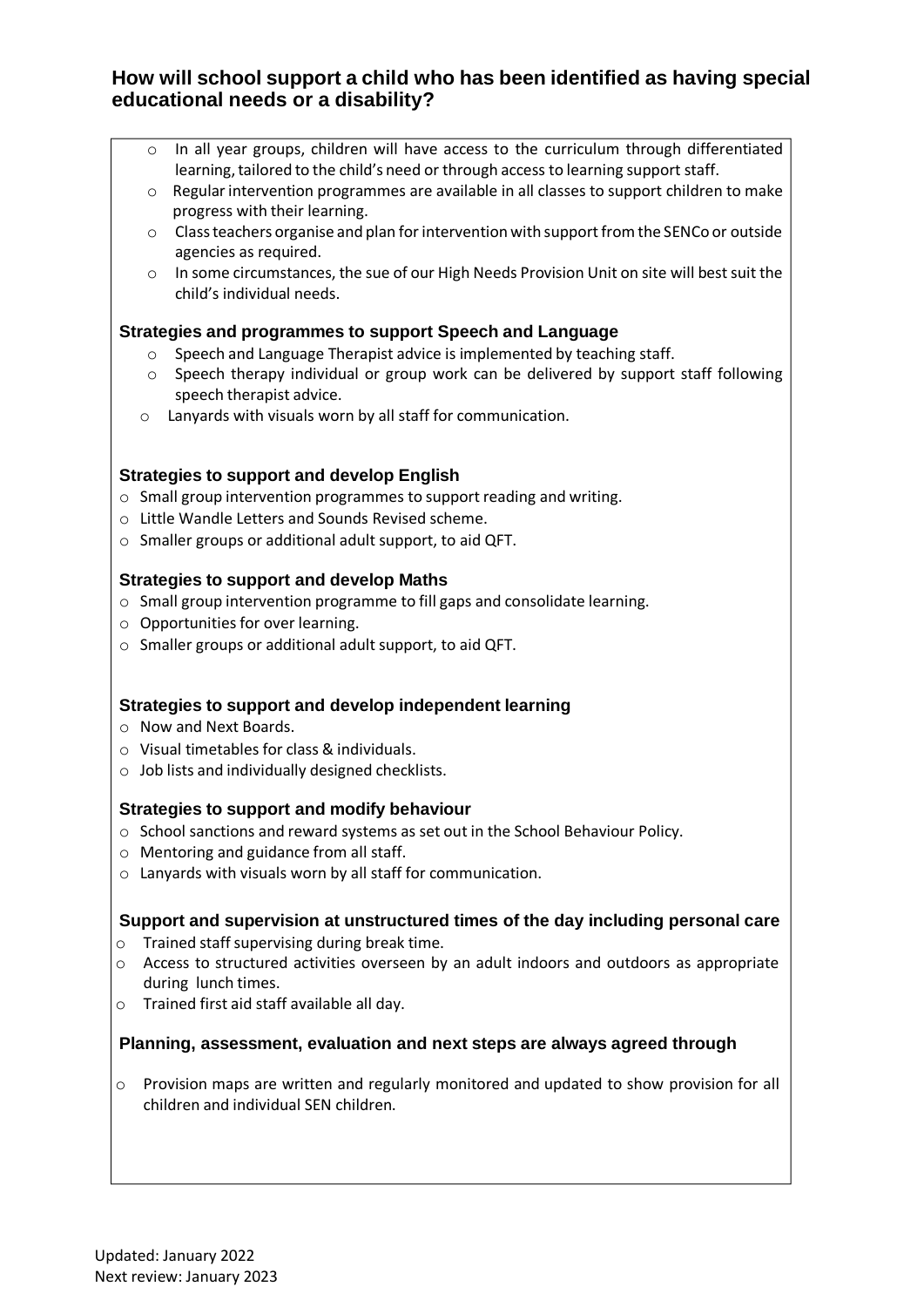- $\circ$  Provision maps are developed and written in school to reflect provision available.
- o All lessons are differentiated to take account of individual needs.
- o Pupil progress assessed and reviewed half termly with senior leaders.
- $\circ$  Clear support plans for pupils who have needs but don't have specific targets from otheragencies.
- o Regular reviews with parents and gaining the views of the pupil.
- o Where applicable an Education Health care plan.

All provision is reviewed by Senior Leadership Team and Governors.

# **How will the curriculum be matched to the child who has special educational needs or a disability?**

Quality first teaching is in place in all classes for all pupils to access the curriculum. Teachers are skilled at adapting teaching to meet the diverse range of needs in each class. Daily planning takes into account individual pupil's needs and requirements.

Differentiation is approached in a range of ways to support access and ensure that all pupils can experience both success and challenge in their learning.

Grouping arrangements are organised flexibly with opportunities for both ability and mixed groups to maximise learning opportunities for all.

Additional adults are used flexibly to help groups and individual pupils develop independent learning skills.

Monitoring takes place to avoid pupils becoming over reliant and dependent on this adult support.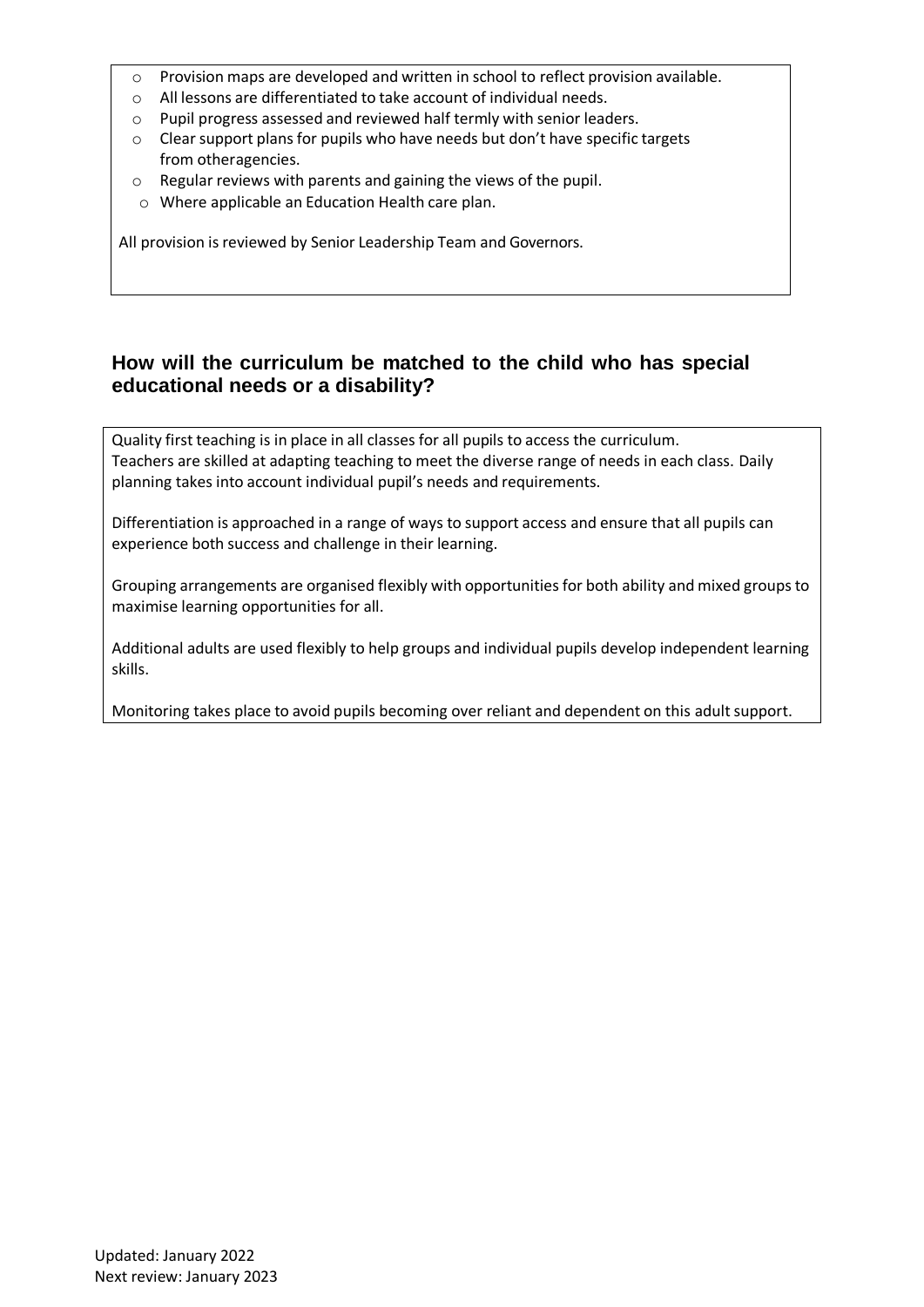# **How will school and the parent know how well the child is doing and how will school help the parent to support their child's learning?**

Additional support is documented in a year-group provision map. In consultation with the SENCo and parents, short term targets are agreed which prioritise key areas of learning or behaviour to address and by which progress can be measured. Where external agencies are involved, their advice and recommendations are included in the provision map. Actions agreed take into account each pupil's strengths as well as their difficulties.

### **Tests and Examinations: Access Arrangements**

For some pupils, additional arrangements and adjustments can be made to enable them to fully access a range of tests. This might include additional time, rest breaks or the use of a scribe or word processor. The relevant teacher will inform parents about eligibility and applications for these arrangements.

### **Parental involvement**

We value parents as partners in their child's learning journey. All parents are encouraged to contribute to their child's education. This may be through:

- TLC's (Termly learning conversations).
- $\cdot$  Working with their child at home by hearing them read regularly, supporting completion of home learning.
- Ensuring their child has good attendance and punctuality.
- Ensuring their child is ready for school; sufficient sleep, nutritious breakfast and have all they need with them ‐ well equipped for learning.
- Attending courses, training or information events at school or outside of school.
- Where appropriate the school will help parents find training and events to

maximise learning opportunities for all.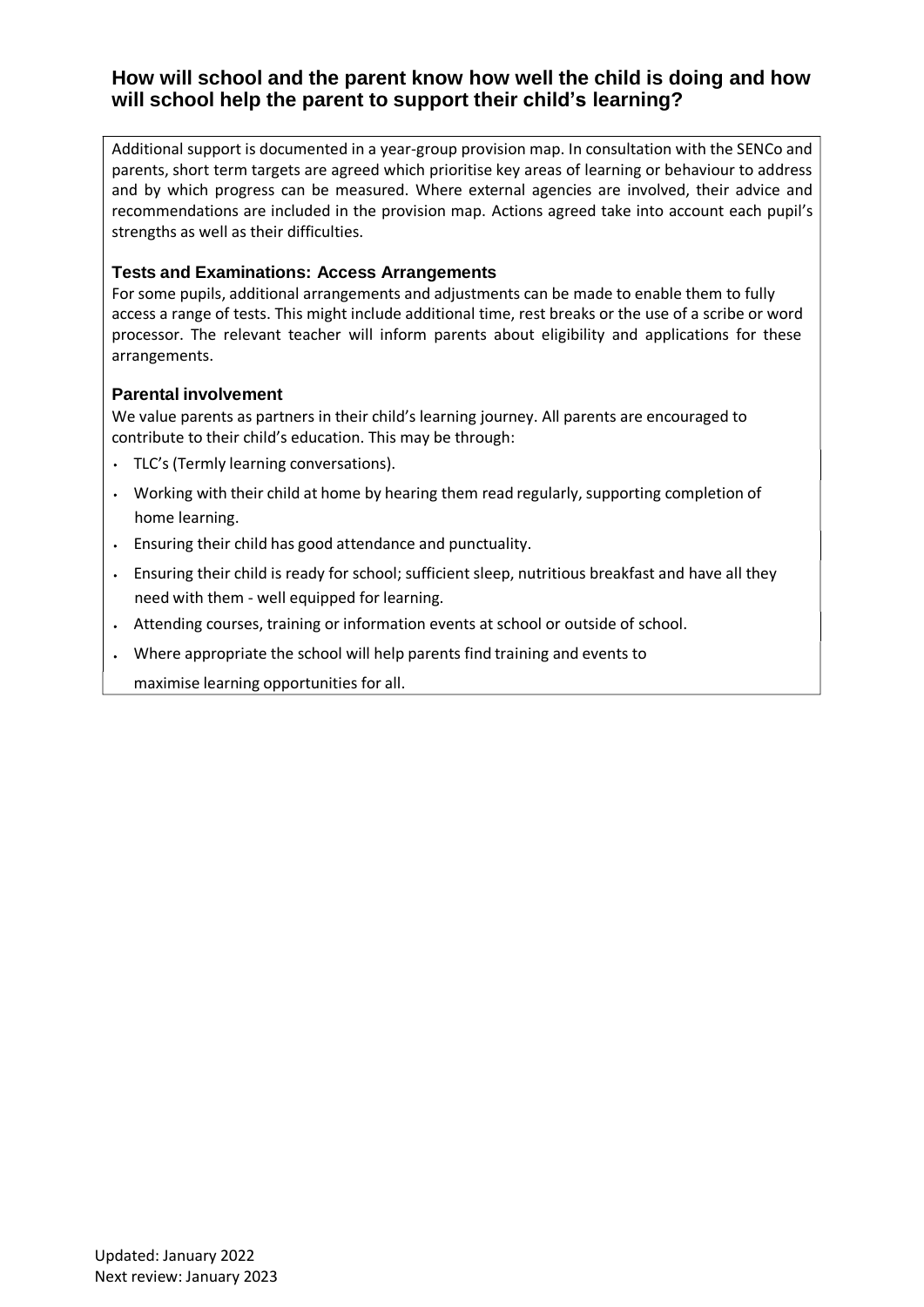# **What support is offered from the school to ensure the well**‐**being of the child who has special educational needs or disabilities?**

#### **Attendance support**

o Attendance will be closely monitored and discussed with parents

#### **Behaviour support**

- o Behaviour will be monitored and discussed with parents where necessary.
- o Where appropriate behaviour will be monitored through a visual sticker report
- o Exclusions will be used when necessary following the school and local and National guidelines.
- o Restorative practice is used to resolve conflicts and difficulties.

#### **Medical support**

- o All medicines will be administered following the school policy.
- $\circ$  Where more specialist medicines or care are required this will be provided where possible. This will depend on having available and trained staff. A Care Plan will be agreed between the medical professionals, parents and school staff. The child's/parent's views will also be taken into account.
- $\circ$  The school works closely with medical professionals to support a child with medical needs.

### **Pastoral Support**

Strategies to support the development of pupils'social skills and enhance self‐esteem:

- o Good on‐going relationships with peers and adults in school.
- o PSHE Curriculum.
- o Small group programmes.
- o Input from the LAB.
- o Lunch and after school Clubs.

### **Strategies to reduce anxiety and promote emotional wellbeing**

- o Regular contact, communication and liaison with parents.
- o Emotional Literacy.
- $\circ$  Transition support when transferring from one year group to another as well as from pre-school or home and to Junior or Secondary school.
- o Consistency of approach by all adults.
- o Regular planned opportunities for children to give their views.
- o Sensory breaks.
- o Restorative practice.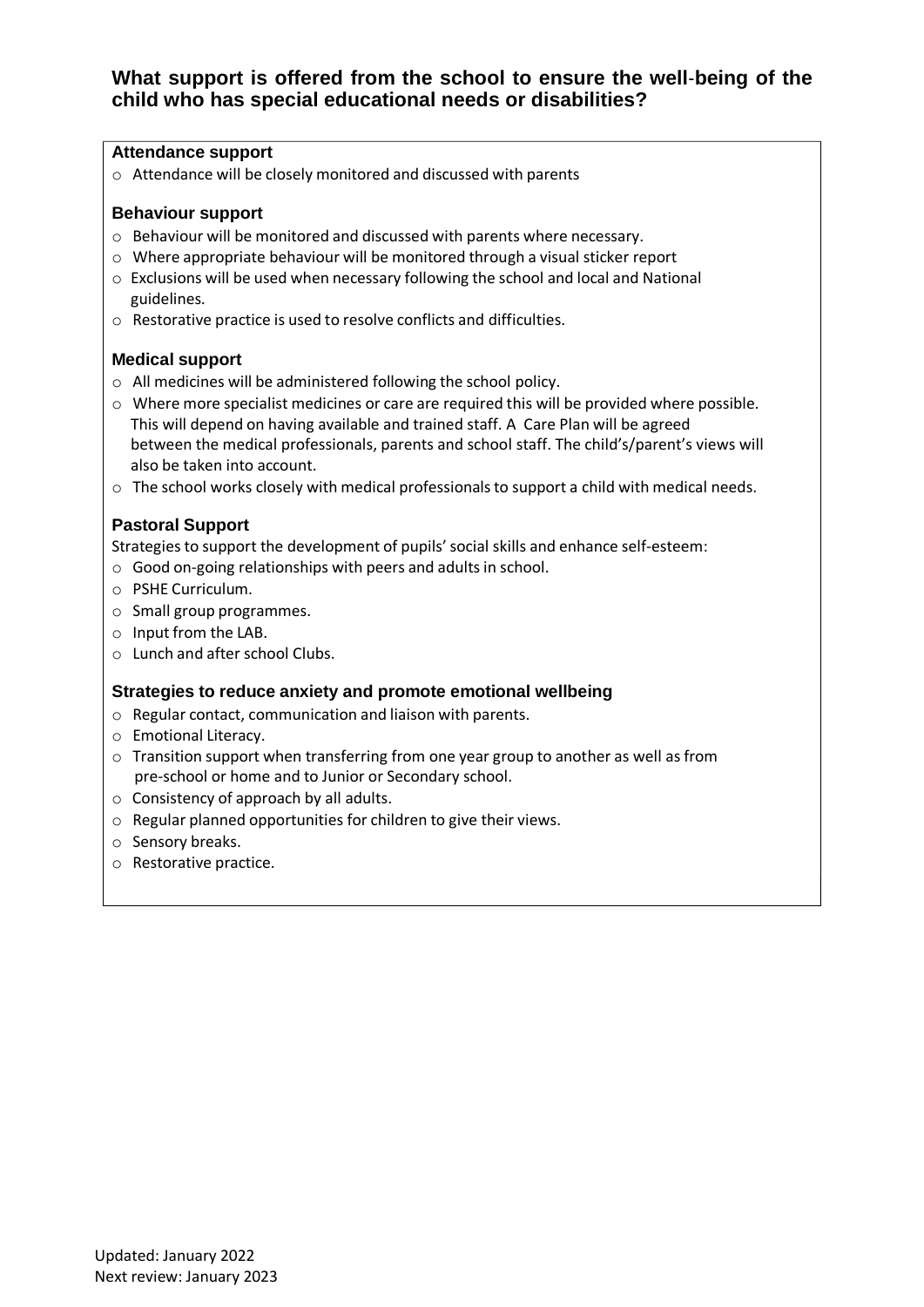# **What specialist services and expertise are available at or accessed by the school?**

The school works with a number of external agencies to seek advice and support to ensure that the needs of all children are fully understood and met. The school fosters liaison and communication with professionals and parents.

The school organises:

- Regular meetings as required.
- After discussions with the class teacher meetings can be booked through the school with the school SENCO.
- Referrals to outside agencies as required following internal and LA systems.
- Speech and Language therapy for specific individual pupils.
- Educational Psychologist visits.
- Specialist teacher visits.
- Communication with Medical Professionals requesting advice as needed from school nurses, health visitors, doctors, hospitals and specialists.
- Liaison with (CFP) Children and Families Practice MK.
- Liaison with (CSC) Children's Social Care.

| Independent Support Advice<br><b>Milton Keynes</b><br>Tel: 01908 254518<br><b>Galley Hill Education Centre</b><br><b>Stony Stratford</b><br><b>Milton Keynes</b><br><b>MK111PA</b> | Independent Support Advice Service offers impartial<br>The<br>information, advice, guidance and support to the parents/carers<br>of a child (aged 0-19) with an identified special educational need,<br>or where there is a concern that there may be a special<br>educational need |
|------------------------------------------------------------------------------------------------------------------------------------------------------------------------------------|-------------------------------------------------------------------------------------------------------------------------------------------------------------------------------------------------------------------------------------------------------------------------------------|
| <b>Education Professional</b><br>responsible for children who<br>are looked after.                                                                                                 | The Milton Keynes Virtual School oversees and monitors provision<br>for children who are in the care of the local authority.                                                                                                                                                        |
| School contact:                                                                                                                                                                    |                                                                                                                                                                                                                                                                                     |
| Germander<br>Park:<br>Nicky Lake                                                                                                                                                   |                                                                                                                                                                                                                                                                                     |
| Southwood:                                                                                                                                                                         |                                                                                                                                                                                                                                                                                     |
| lain Farrington                                                                                                                                                                    |                                                                                                                                                                                                                                                                                     |
| Downs Barn:                                                                                                                                                                        |                                                                                                                                                                                                                                                                                     |
| Sarah Scott                                                                                                                                                                        |                                                                                                                                                                                                                                                                                     |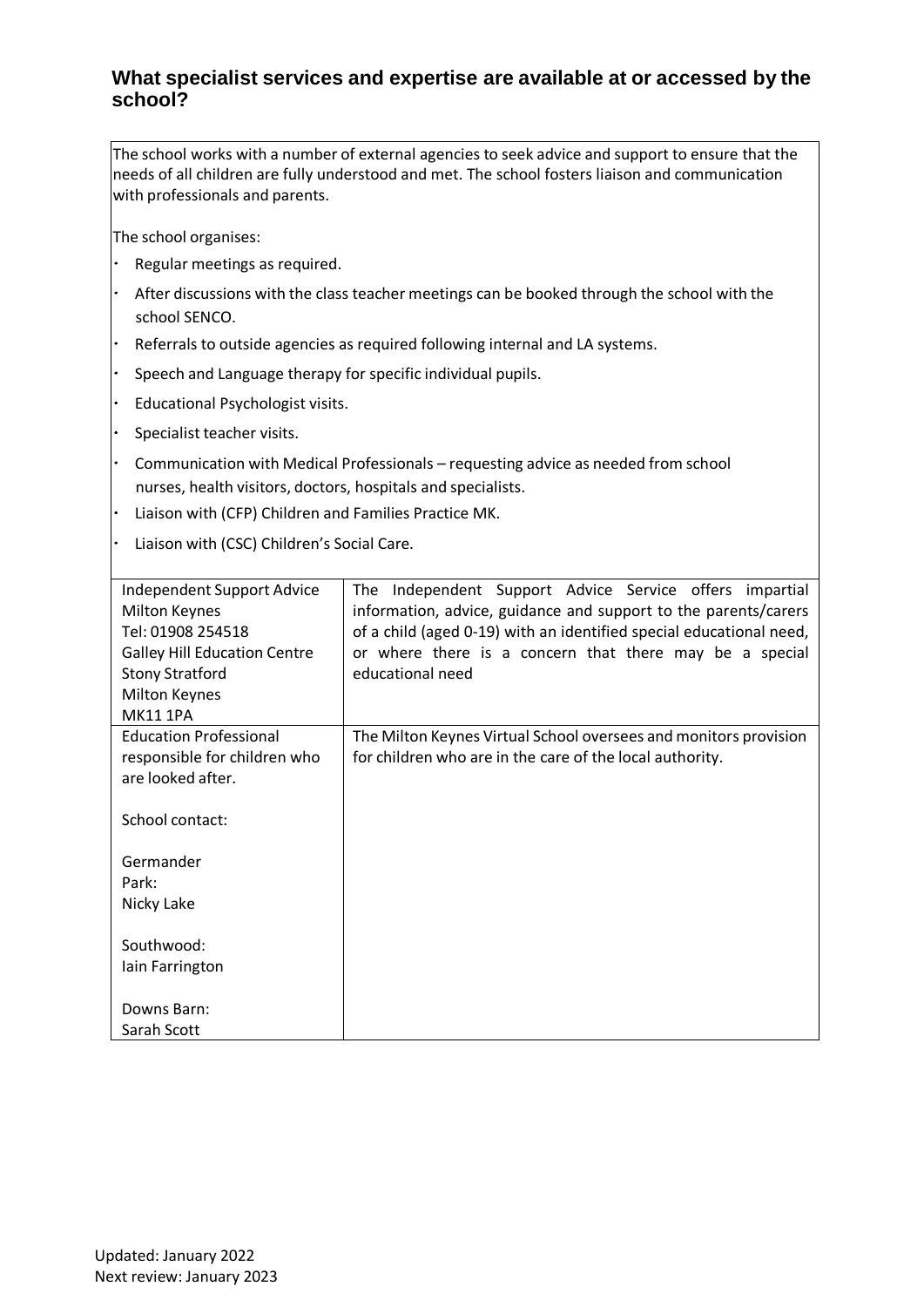# **What training are the staff having or going to have to support children with special educational needs and disabilities?**

Our SENCo actively engages with local opportunities to share best practice and keep abreast of current local and national initiatives and policy to support pupils with SEND.

An ongoing programme of training is in place to ensure that teachers and support staff have appropriate skills and knowledge in areas that will improve their teaching and support of children with SEND.

# **How will children with special educational needs and disabilities be included in activities outside the classroom including school trips?**

Activities and school trips are available for all. Risk assessments are carried out and where appropriate are discussed with parents and procedures are in place to enable where possible all children to participate. If it is deemed appropriate that an intensive level of 1 to 1 support is needed, a parent or carer may be asked to accompany their child during a specific activity.

# **How accessible is the school environment for children with special educational needs and disabilities?**

The entrance and exits to school are accessible. The school have accessible toilets available.

Disabled space marked out in the car park.

Where possible and appropriate, translators will be used to support parents where English is not their first language.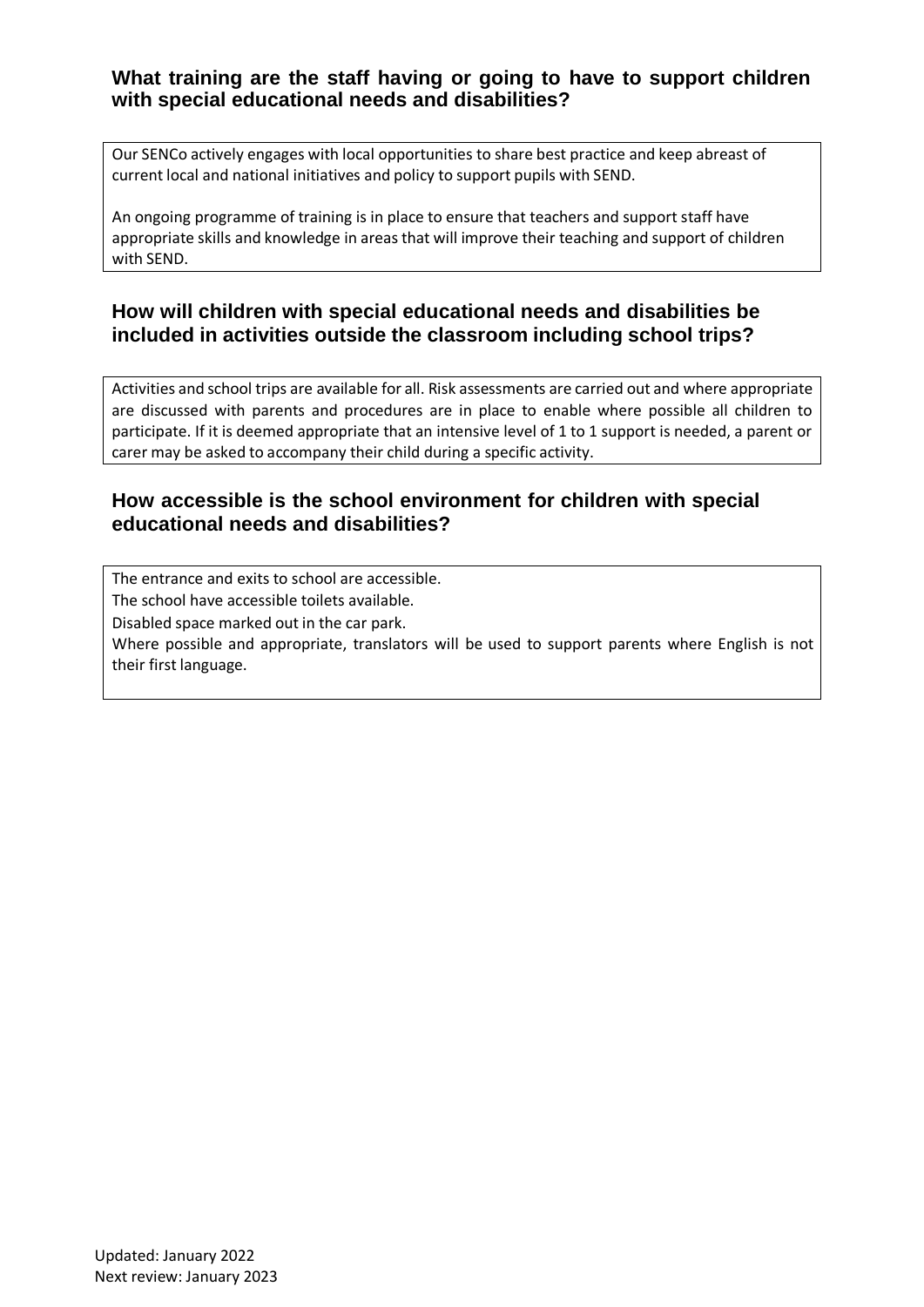# **How will the school prepare and support the child who has special educational needs or a disability to join the school and then transfer to a school for the next stage of their education?**

Children and young people with SEND can become particularly anxious about "moving on" so we seek to support successful transition.

## **When starting at our school with no previous school experience:**

We will conduct a home visit and talk to parents about their child's previous learning experiences. Where relevant and with permission we will talk to previous settings. With parents' permission we will ask the previous setting for information about special arrangements, support for that child and previous targets.

### **When starting at our school having attended another school**

The previous school will send to us any educational records including any special arrangements, previous support and targets.

### **When moving to another school:**

### **Moving from Year 2 to 3 or Year 6 to Year 7**

The school will pass on details of the specific needs of your

child and the nature and level of support which has had the most impact.

In some cases, additional multi‐agency meetings may be arranged to create a more detailed "transition" plan which may include more visits to the new school and/or additional visits from the new school to see the child in their current setting.

We will ensure that all records are passed on as soon as possible. The school may put a passport in place to support the transition process.

### **When moving classes in school:**

An information sharing meeting will take place with the new teacher. Transition to a child's new class takes place at the end of the summer term, to familiarise them for the following September.

# **How are the school's resources allocated and matched to the child's special educational needs and disabilities?**

Currently mainstream schools have funding delegated to their budgets for Special educational needs.

Top‐up funding can be applied for children whose high needs cost more than the nationally agreed threshold. To access this funding schools have to show clearly the provision they have in place using their delegation resources. This will be evident from the school's provision management, pupils' achievement of targets and progress.

The school SEND Budget is used to provide additional support or resources to support the needs of children.

This can be:

- o Providing specialist equipment to support a need e.g.: a writing slope or exercise books using buff or cream coloured paper to reduce glare or visual distortion.
- $\circ$  Providing additional intervention programmes to help a child learn and progress.
- $\circ$  Directing the work of additional support staff.